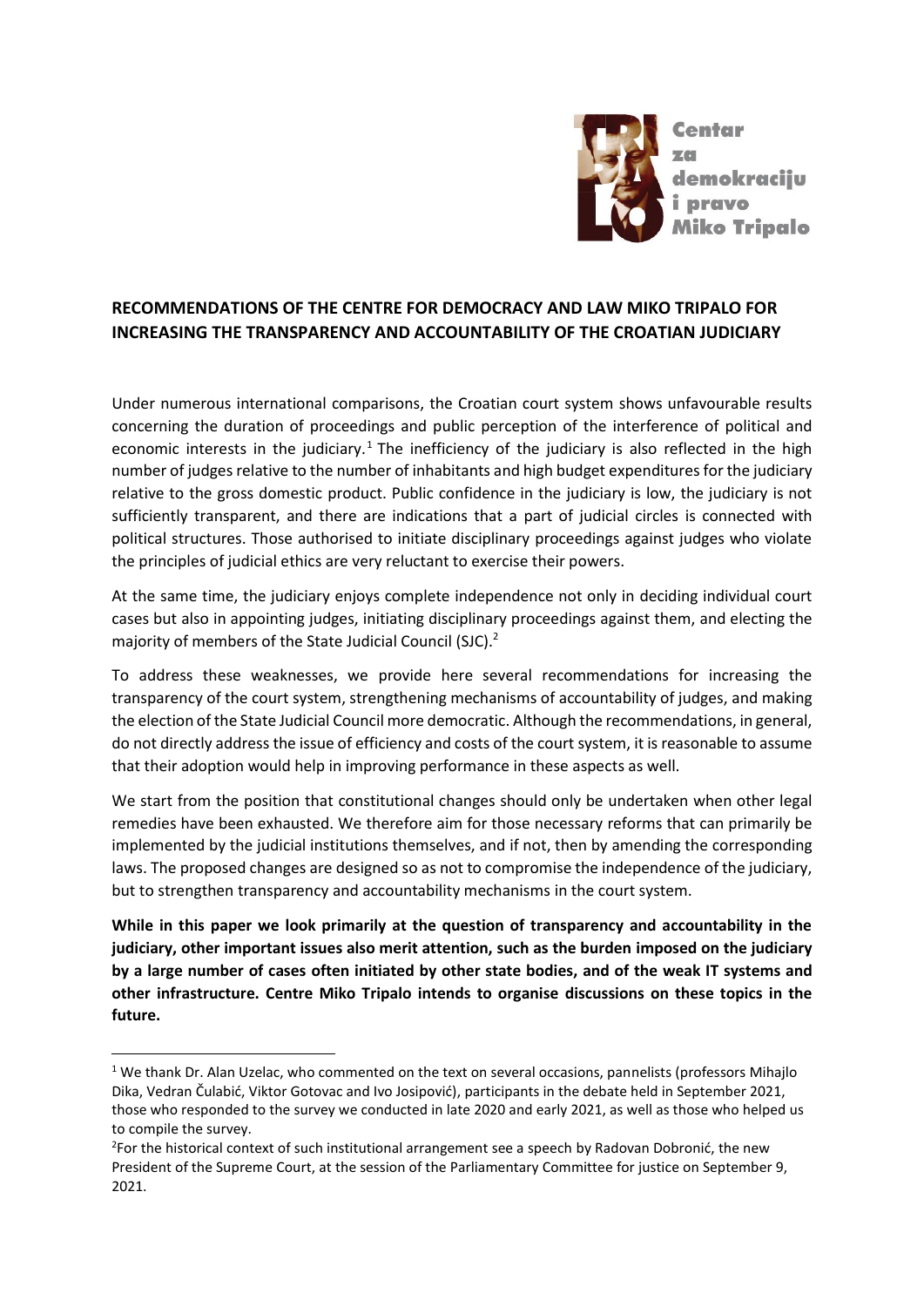#### **I. Selection of judges**

There is great distrust among the public and the legal profession towards the fairness of the procedures for electing judges. The Constitutional Court has also pointed out the shortcomings in these proceedings. In this respect, we make three recommendations:

*Recommendation 1: SJC should make all its interviews with candidates for court positions permanently available to the public via video streaming.*

*Recommendation 2: The SJC should publish all documents under consideration in the process of selecting candidates for higher courts, except documents designated as confidential.*

*Recommendation 3: The SJC should allow time for attorneys, prosecutors' offices, academic institutions, and civil society organisations to express their opinions on the candidates before the selection and publish those opinions on the SJC website.*

Method of implementation: the SJC may apply all three recommendations by itself, or they may be implemented by amendments to the law.

#### **II. Transparency of disciplinary proceedings**

In disciplinary proceedings against judges, the SJC has decided to apply in general procedural rules of criminal proceedings. However, it also stipulated in its rules of procedure that the sessions dealing with disciplinary proceedings are closed to the public (unless the judge subject to the proceedings requests that the session be public). The SJC publishes only very limited information on the outcome of individual proceedings, while its website does not contain systematic information on the reasons for their initiation, the duration of the proceedings, and their outcome

To strengthen the transparency of disciplinary proceedings, we recommend the following:

*Recommendation 4: The corresponding law should prescribe that the disciplinary proceedings are public.*

*Recommendation 5: The law should prescribe the obligation of the SJC to inform Parliament annually about all disciplinary proceedings.*

# *Recommendation 6: The law should oblige the competent minister to inform Parliament once a year about how he used his authority to initiate disciplinary proceedings against judges.*

Method of implementation: The SJC could apply the first two recommendations on its own but given the current practice it may be necessary to amend the law. Amendments to the law are necessary for the third recommendation.

#### **III. Security checks**

In response to recent developments in the judiciary, the government proposed amendments to the Law on Courts that would introduce regular security checks of all judges. The proposal is that presidents of courts must request security checks from security agencies for all judges who have not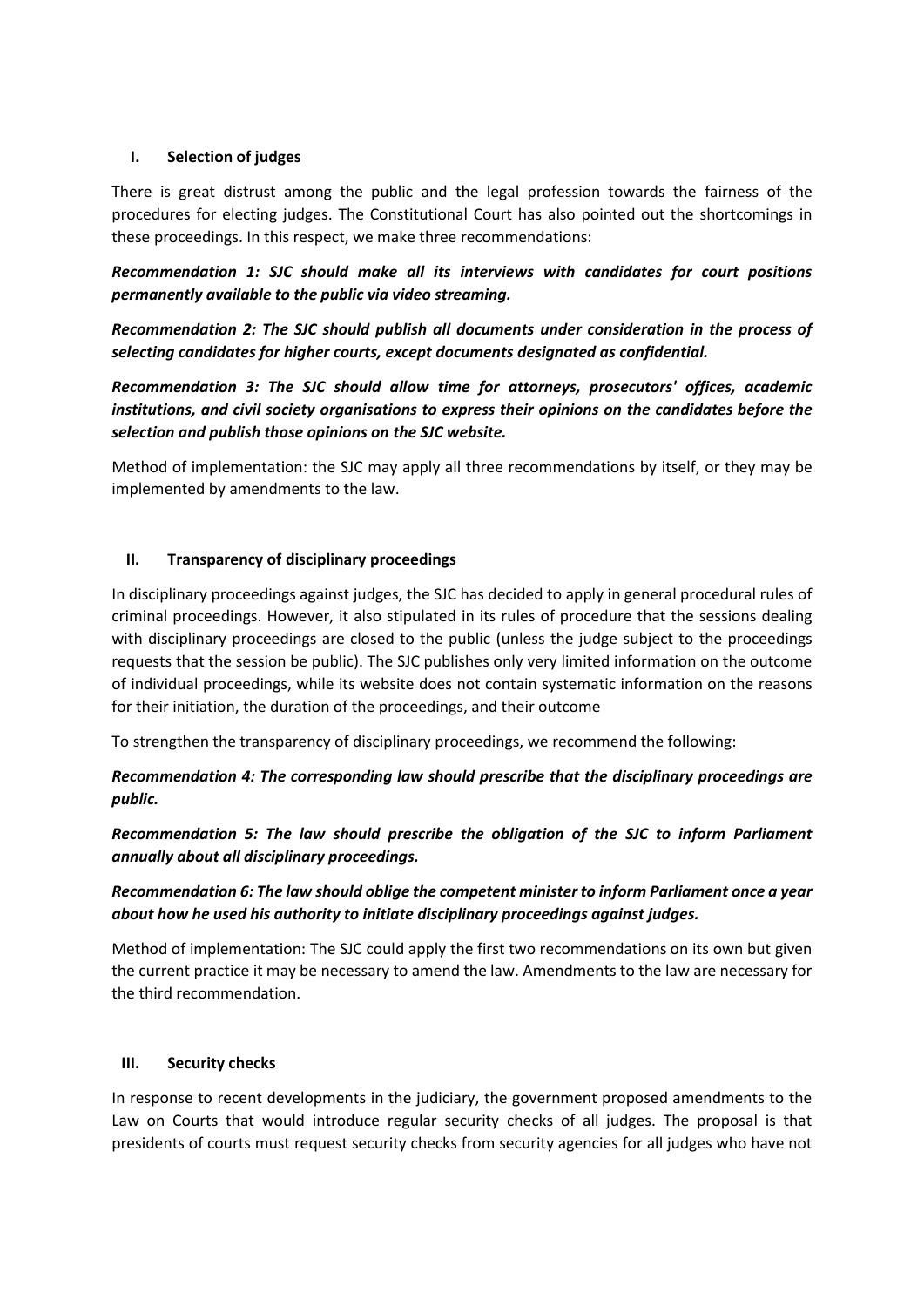passed such a procedure over the last 5 years. They should do this within a month after the Parliament has approved the amendments to the law.

The security agencies would send their findings to the President of the Croatian Supreme Court and the Minister of administration and Justice, but not to the presidents of courts who, according to the draft law, had to request these reports. This is contrary to the law on security checks, which stipulates that it is the official who requested security checks who should receive the results.

The decision on whether there is a security obstacle for each judge would then be made by the General meeting of the Supreme Court. Following this, the President of the Supreme Court would inform several instances about the findings: the president of the court in which the judge holds the judicial post, the president of the directly higher court, the State Judicial Council, and the minister in charge of justice affairs. The text of the amendment s does not say anything about what will happen next, but the explanation indicates that the president of the lower court may initiate disciplinary proceedings but does not have to.

In our view, the proposal has not been thought through in many aspects and it is not evident that it would contribute to improving the situation in the judiciary.

First, there may be up to a thousand such judges. According to the Law on Security Checks, they must be carried out within 30 to 120 days from the submission of the request, depending on the level of the checks. The proposed amendments do not specify which level of checks the security agencies will apply, but according to the Law on Security Checks, it follows that they should decide on this by themselves. In the absence of any explanation in the notes to the proposed amendments, it is difficult to see how checking such a large number of judges in such a short time can lead to reliable results. The same situation will be repeated 5 years later, when, according to the proposal, such a large number of checks will have to be repeated.

Second, according to the Security checks Act, a person who is subject to the checks must give his or her consent, for each level of the procedure separately. The proposed amendment does not say what happens should the judge not give his consent. The explanatory notes to the prosed amendments do not provide information on whether some other law stipulates that such consent will not be required. It is useful to recall in this context that in the past a significant number of judges did not declare their property until the law was changed to stipulate that failure to comply provides ground for initiating disciplinary proceedings.

Third, the security agencies have their methods of collecting information, many of which do not satisfy meet the criteria that must be met by evidence in criminal and disciplinary proceedings. Security checks can only result in indications that require additional investigative actions to provide the necessary legal basis for taking decisions in disciplinary proceedings. The proposal for amendments, however, does not specify who will take such investigative actions. Overall, the proposing authority did not explain why it expects that security checks could result in a sufficiently solid basis for initiating disciplinary proceedings.

Fourth, in the situation of insufficient transparency of the court system, increasing the role of security agencies in supervising the judiciary is counterproductive: by their nature, the security agencies cannot contribute to greater transparency.

*Recommendation 7: The proposed amendments to the law should give up non-discriminatory security checks of all judges.*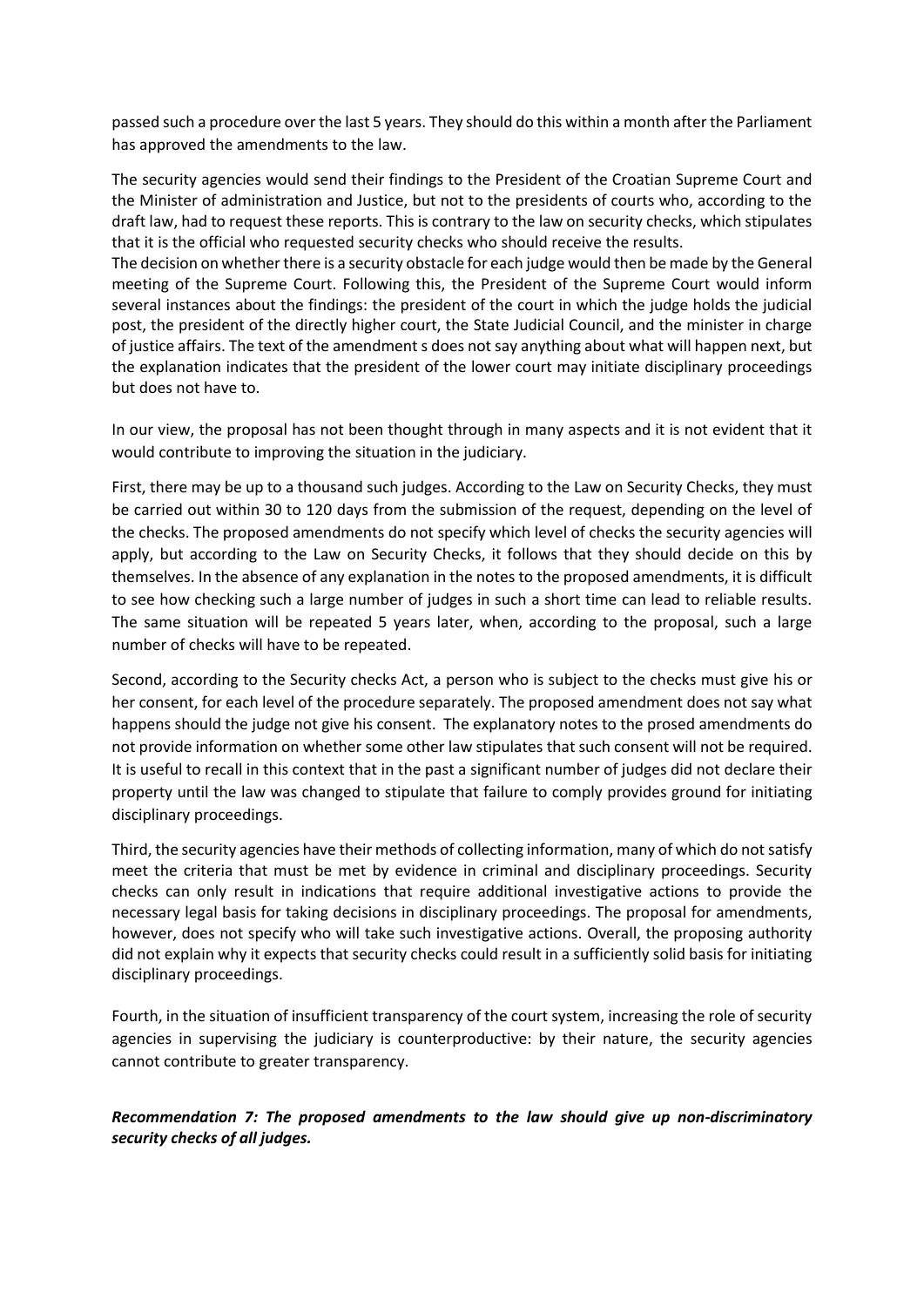## **IV. Initiation and preparation of disciplinary proceedings**

The officials authorized to initiate disciplinary proceedings (presidents of courts, court councils, and the justice minister) show a weak inclination to initiate them. The exception is only where the legislator has directly prescribed the obligation to initiate proceedings, which is primarily the case for judges failing to meet the quantitative indicators of performance.

Furthermore, it is not clear whether those authorised to initiate procedures have sufficient resources and authority to initiate investigative procedures for establishing evidence that could lead to a successful conclusion of disciplinary proceedings. The responsibility of judges is significantly wider than the criminal responsibility (e.g., preserving the reputation of the judiciary), and it is necessary to provide resources and authorisation for the investigation to establish facts that will meet the necessary criteria for the adoption of sanctions in disciplinary proceedings. The current law provides for the possibility of forming fact-finding investigation committees in the SJC, but that body can form such a committee only after the authorized officials have already filed a request for disciplinary proceedings against a particular judge; the facts should be established before this.

The capacity of the SJC itself to conduct such procedures appropriately and efficiently and within a reasonable period is also under question. In the last changes to the law, the legislator reduced the recognised working hours for members of the State Judiciary Council to perform their duties from 50% to 20% of their judicial work obligations. At the same time, the number of employees in the SJC's professional service is symbolic relative to the tasks of the institution.

In Bosnia and Herzegovina, based on proposals from international organisations, there is an Office of the Disciplinary Prosecutor within the High Judicial and Prosecutorial Council that has considerable resources and authority. Every BiH citizen can turn to the office if he thinks the judge violates the legal provisions of the laws and codes binding on judges.

*Recommendation 8: The legislator should provide for the establishment of a special office in the office of the President of the Supreme Court for conducting investigations in cases of indications that disciplinary proceedings against a judge should be initiated.* **The office should be allowed to act also on the basis of complaints submitted by citizens. The President of the Supreme Court would then initiate disciplinary procedure based on the findings of this office.** 

Method of implementation: amendments to the law.

## **V. Transparency of court rulings**

The current system for publishing court rulings is incomplete in several aspects:

- The Supreme Court decisions are published in principle (with some exceptions), but the publication is often delayed from several weeks to several years.
- Despite the mandatory provision, the published decisions of the Supreme Court in the cases of the second instance still do not include the related decisions of the lower court, making it difficult to understand the published decisions of the Supreme Court.
- Decisions of county courts are only exceptionally published, and they decide themselves which they will publish. themselves. Currently, only about 1% to 5% of the decisions of these courts are available to the public.
- Municipal court decisions are generally not published on the internet, and public access to the court files is very difficult.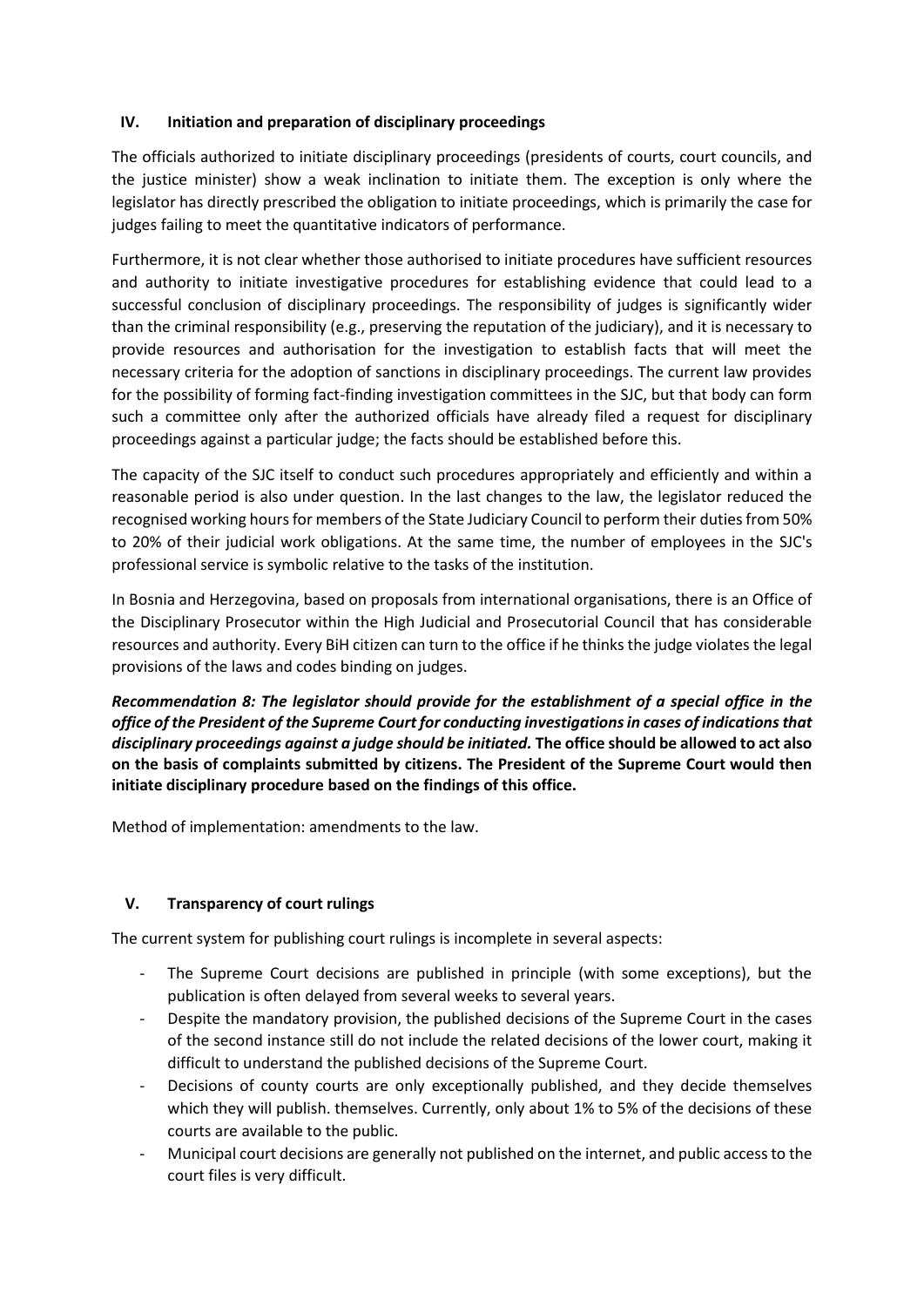While a significant number of court rulings are available in the "SupraNova" system, it is available only to judges, but not to the public, and neither professional stakeholders, such as lawyers and parties who need such insight to effectively use the legal means necessary to access the highest judicial institutions.

In its report for 2020, the President of the Supreme Court advocated the integration of the e-file system and "SupraNova" to achieve "open and comprehensive public access to the Register of judgments". However, the report did not set any deadline, it did not provide information on steps the Supreme Court itself had taken on this issue over the past years or would take them in the future. The report also did not indicate what steps to this end would have to be made by other institutions.

There are views that publishing all judgments would require large resources for anonymisation and that such resources are not available. The lack of resources could therefore become a serious obstacle to achieving progress in the publication of judgments within a reasonable time. The question arises on how the current situation can be improved in the short term like for example by giving access to the existing database of all court rulings and judgments, in which the rulings are not anonymized, to attorneys and parties proving legitimate interest.

Some EU countries allow journalists to reach unanonymised court rulings and judgments, as well as all materials used in the trial, with very few exceptions.

*Recommendation 9: The proposed amendments should set a mandatory deadline for the publication of all court rulings on the courts' web pages. It should also provide for the coordination of all institutions that have to be involved in this process.*

*Recommendation 10: The Government should draw up a plan to ensure necessary resources and facilities for the publication of judgments.*

## **VI. Access of lawyers, journalists, and civil society organisations to non-anonymised judgments**

There is an electronic database in the court system called "SupraNova" that includes all judgments in a non-anonymized form, but it is only available to employees in courts and the Ministry. Since the non-anonymised decisions to a large extent are not published, attorneys cannot get a real insight into the case law.

*Recommendation 11: Following the principle of public accessibility of justice, the law should ensure that lawyers, journalists, civil society organizations, researchers, as well as citizens who have legitimate interests are granted complete and rapid access to all unanonymised court rulings in the "SupraNova" system.*

Method of implementation: amendments to the law.

## **VII. Anonymisation of the published court rulings**

The Supreme Court issued a decree that all judgments published on the Internet must be anonymised. This is not the practice of all EU countries (Ireland, Italy, Cyprus, and Malta have restricted the anonymisation to particularly sensitive topics and only in cases of justified requests by the parties), while other countries allow exceptions when it comes to public figures, etc.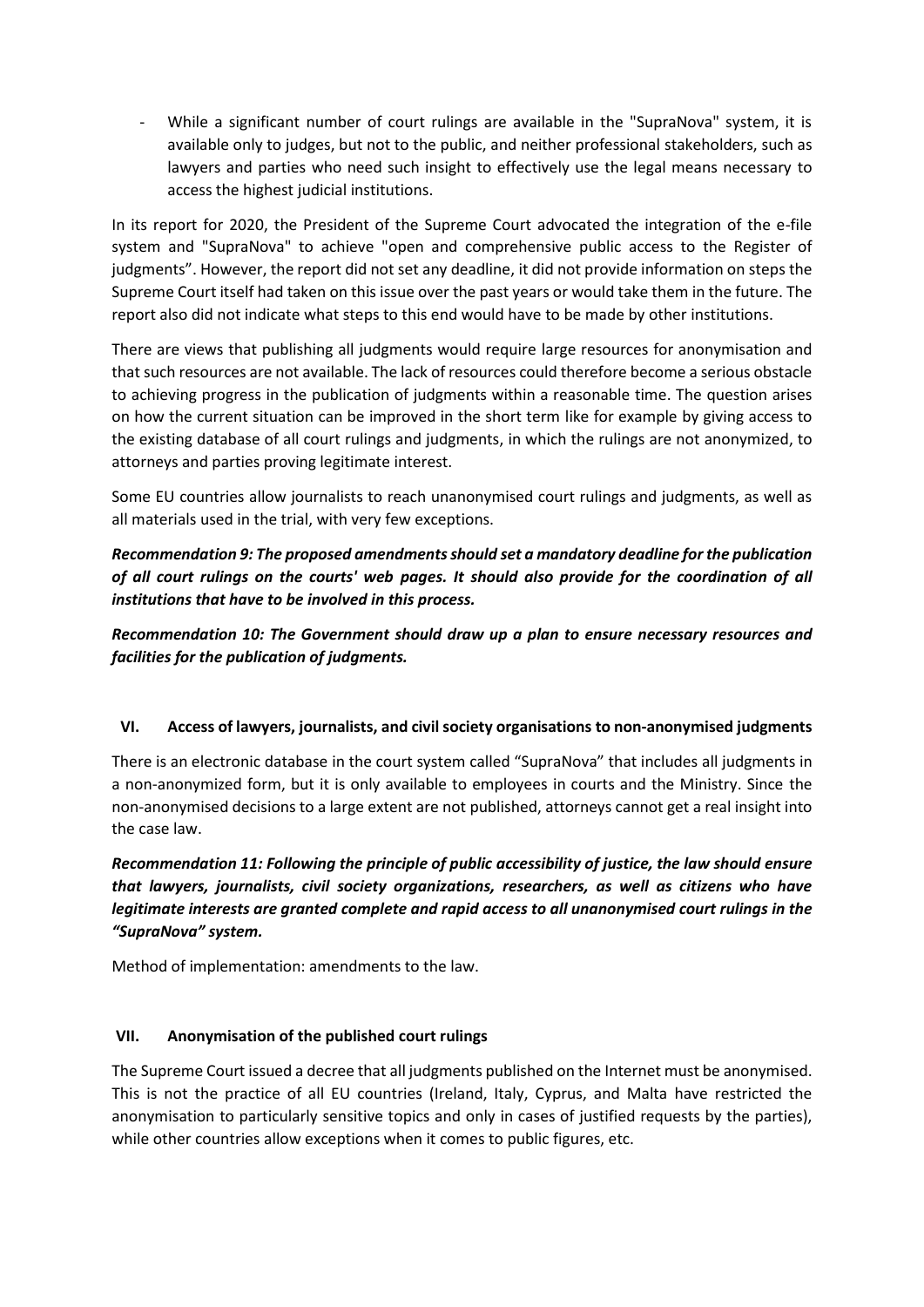*Recommendation 12: The Supreme Court should organise a public discussion on the principles of anonymisation of court rulings to review the existing decree and then amend it.*

## **VIII. Assignment of cases to the judges**

Internationally, the practice of random assignment of cases to individual judges is closely linked to the principles of fair trial and is motivated to avoid corruptive behaviour in the courts. In countries with similar legal traditions, such as Germany or Slovenia, the right to a legitimate judge (i.e., a judge determined by random selection and not by the discretionary decision of a certain body) has the status of a constitutional guarantee. In Croatia, most cases are allocated using a computer algorithm, but there are exceptions. The reasons for deviating from the algorithm are not published. Such practice may lead to unfair trials.

The proposed amendments to the law will abolish the so-called manual assignment of cases in courts that were so far not using the automatic algorithm (some cases were allocated alphabetically). However, the proposed legal text will remain ambivalent because it mentions the objective of equal distribution of cases and the need to take into account their complexity without specifying that these criteria will be incorporated into the automatic algorithm.

*Recommendation 13: The proposed amendments should directly determine that the objective of equal distribution of cases, considering their complexity, is to be incorporated into the automatic algorithm.*

## **IX. Recording of court hearings**

**.** 

The current method of drafting the minutes of court hearings is the subject of frequent criticism. Although the practice of electronic recording of debates has begun to be introduced, there is often no necessary equipment, or judges do not accept the recording.

**Recommendation 14: Introduce mandatory electronic recording of hearings wherever requested by one of the parties.**

## **X. Availability of statistical and analytical data on the work of the judiciary**

Statistical data on the efficiency of the judiciary has been unstable in recent years. Some useful categories of data have started to disappear, and new statistical categories reflect poorly what they should show.<sup>3</sup> Unjustified changes in the methodology make comparability of data difficult, and independent checks on the integrity of published data practically do not exist. Only a part of the statistical data is defined in the Ordinance on the operations in the e-file system.

One of the most important indicators, i.e., the average duration of court proceedings can no longer be found in publicly available statistical data collections. The proportion of judgments confirmed in appeal proceedings is an important indicator of the quality of work of first instance courts. However, while the Supreme Court publishes such statistics for appeal proceedings at the county courts, the

<sup>&</sup>lt;sup>3</sup>See Professor Dr. SC. Alan Uzelac: TRANSPARENCY AS OPENNESS. About the chronic deficit in the relationship between the judiciary and the public. Introductory presentation at the round table of the Croatian Academy of Arts and Sciences on June 15, 2021 (soon in the Croatian Academy of Arts and Sciences).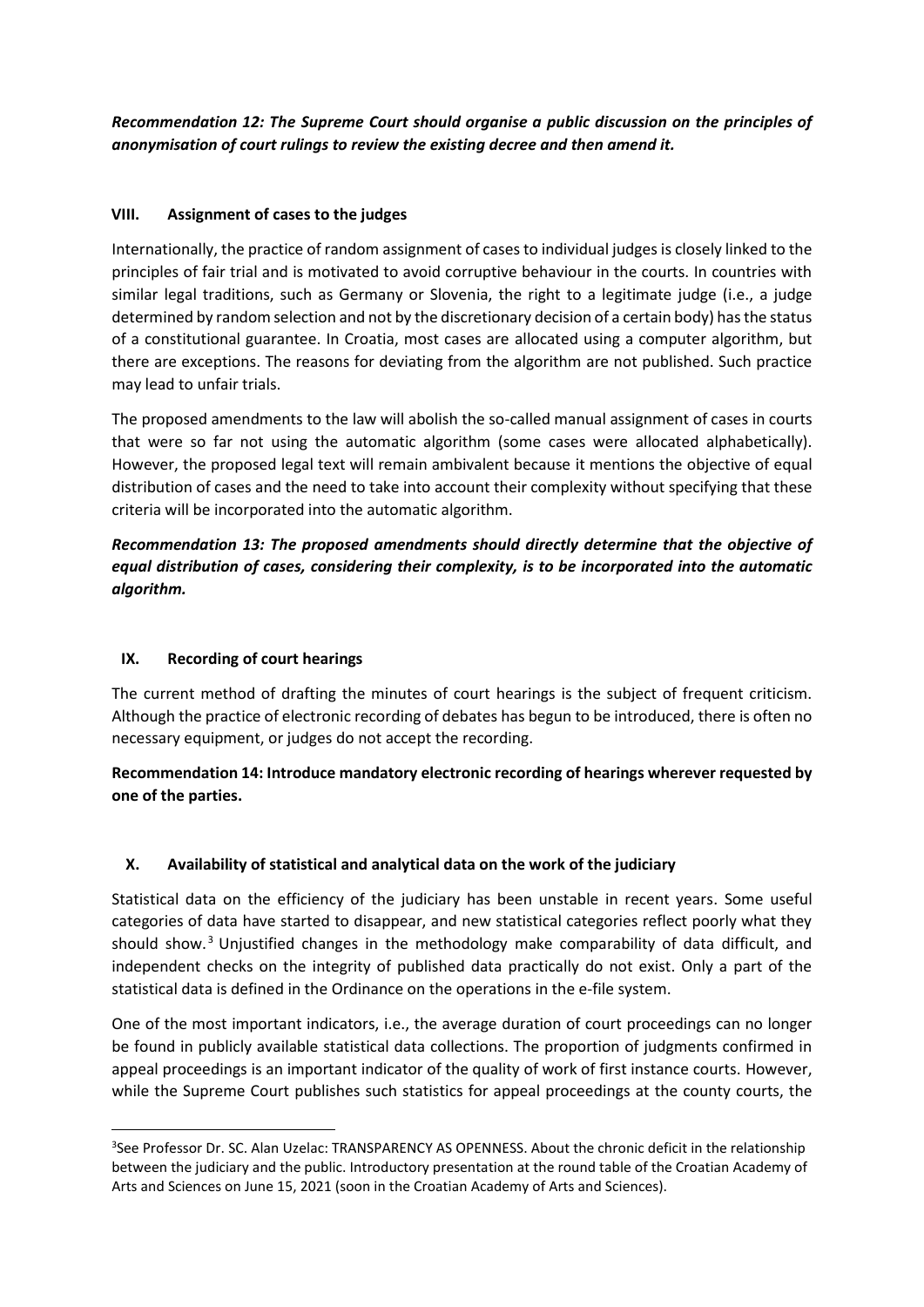High misdemeanour Court, and the High Commercial Court, it does not publish it for the Supreme Court as well as for the High Administrative Court.

# *Recommendation 15: The Ministry responsible for the justice system should draft amendments or adopt a new Regulation on statistics of the court system and organise public consultations.*

# **XI. Judges suing newspapers, journalists, and others for insults**

Some judges brought charges and received verdicts against journalists and newspapers for suffering mental pain, including considerable monetary compensation, even when their name was not directly mentioned in the press article.<sup>4</sup> Currently, there is a large number of such outstanding cases, with substantial compensation claims. 5

On the other hand, the 2016 Guidelines for the interpretation and application of the Code of Judges' ethics suggest the following: "Judges are expected to refrain from responding to public criticism. Sometimes individuals, as well as members of the executive and legislative authorities, publicly present their views on mistakes and limitations of judges and their individual final decisions or criticise the work of judges. Judges should refrain from dragging themselves into public debates about their work, because by accepting ' silence on political issues' they also accept that they will not publicly respond to the provocative criticism. It's much better and smarter to ignore a scandalous attack than increasing the power of the launched attacks by responding."

The practice of lawsuits and judgments with substantial damages in favour of judges severely damages the reputation of the judiciary.

*Recommendation 16: A harmful practice in which judges sue the journalists and the press for insults and inflicted psychological pain caused by articles related to their judicial functions should be eliminated, either by self-regulation among judges themselves or by imposing the obligation for judges to file such complaints only after obtaining the approval of the President of the Supreme Court. The new law should also stipulate that the compensation awarded in such disputes should not benefit the judges, but the state budget.*

## **XII. Management of court proceedings**

 $\overline{a}$ 

The slowness of the Croatian judiciary raises the question of whether the existing case management system is good enough to enable the judicial authorities to supervise effectively, fairly, and impartially the work on cases allocated to judges and to follow and intervene promptly in case of unjustified delays in proceedings. There are also indications that statistical data on the duration of proceedings are incomplete and sometimes give the wrong impression about the actual duration of proceedings.

*Recommendation 17: The government should ask the OECD to conduct an analysis of the effectiveness of the existing system of management in the Croatian judiciary, or it should engage a public or private audit institution for this task.*

<sup>4</sup>The EU Commission also warned of the widespread lawsuits against journalists aimed at intimidation: "For example, in Croatia, the extensive use of SLAPPs had a strong impact on Media outlets, in particular smaller or local ones, as well as on freelance Journalists." See 2021 rule of law report en.pdf. p. 19.

<sup>5</sup>According to the Croatian Society of Journalists (HND), thirty-three lawsuits filed by fifteen judges on a total amount of HRK 2,212,500 in compensation are claimed against the Hanza media alone.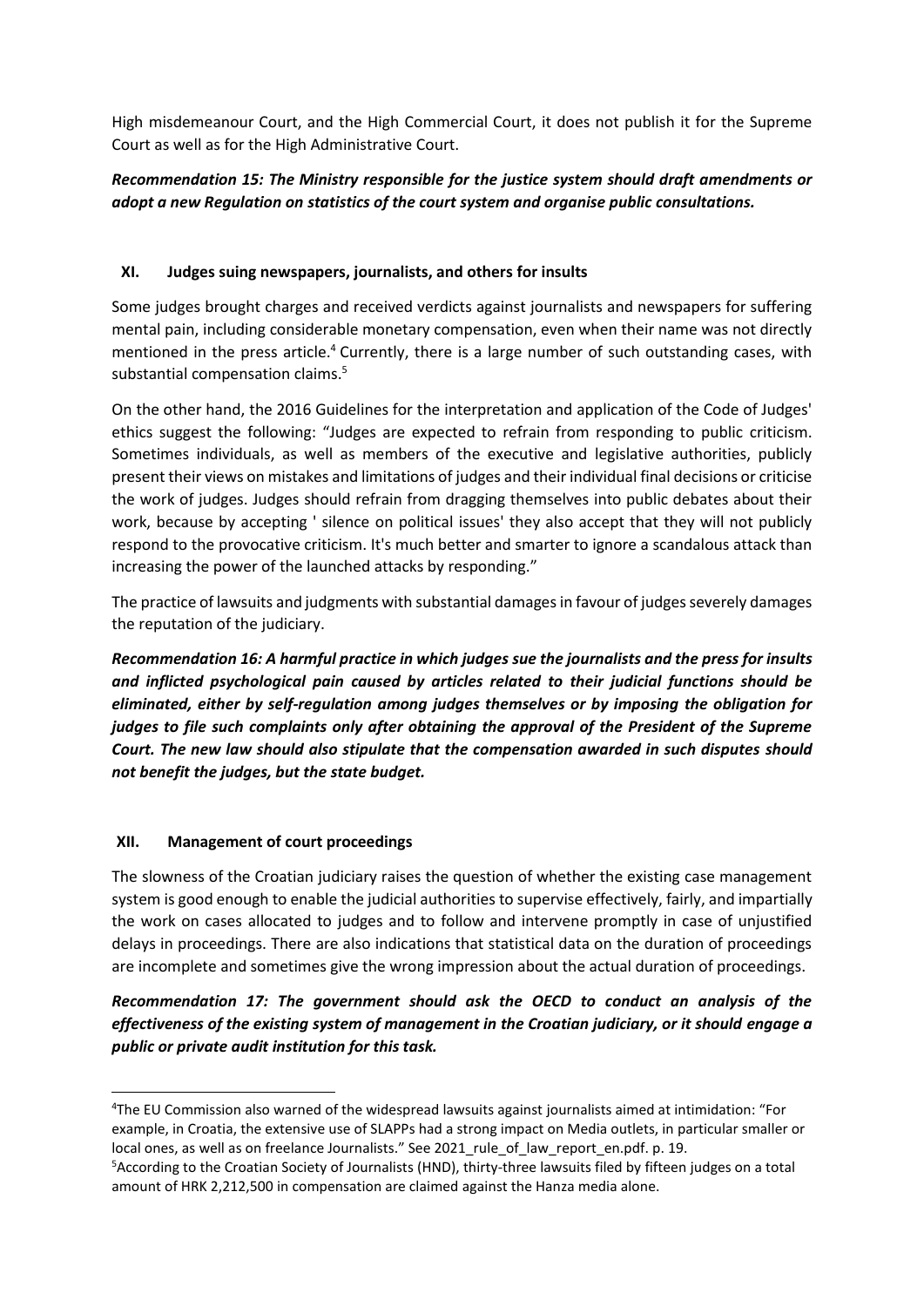#### **XIII. Election of members of the SJC**

**.** 

The State Judicial Council is a body that appoints all judges (except the president of the Supreme Court) and is the only institution that can decide in disciplinary proceedings against judges. Its composition is therefore essential for the functioning of the judiciary.

Elections for the SJC are organised by the Supreme Court. The law allows up to six candidates on the list selected by the judges from the Supreme Court, up to fifteen candidates on each of the three lists for judges from the three groups of county courts, and the same number on the lists for the candidates from the specialised courts, and the municipal courts. The law however does not specify how the candidate list is determined, which method of voting is used, nor which majority is needed to be elected. To become a candidate, one need only apply. A motivation statement is not required.

In the 2015 elections, the candidates were selected from the list in each electoral unit, but all judges voted for candidates on all lists thus determined. After the voting, the number of votes for each candidate was published. No candidate was supported by the absolute majority of judges, with one candidate being elected with only 387 votes, out of 1800 judges at the time, while the candidate with the largest number of votes still got less than half of the judges allowed to vote, only 678 votes. The number of judges who cast the votes was not published, nor were the names of non-elected candidates for a particular seat. It was also not published how the lists were compiled if more candidates submitted their application than was allowed by law.

After amending the law in 2018, in the last elections judges were allowed to vote only for candidates from their electoral unit.

After the elections, the Supreme Court did not publish in a way accessible to the public how many candidates were on the lists, how the lists were compiled if a larger number of candidates applied than allowed by law, how many judges voted in each electoral unit and how many votes received the elected candidates. No information was provided on whether the second or more voting rounds were held. The SJC decision to call elections for members indicated only one day for holding elections on 31 January 2019, without giving a date for a runoff.<sup>6</sup> There is no indication that a preferential voting system was used in voting. Available information, therefore, suggests that a relative majority was sufficient to be elected.

With such a large number of eligible candidates, elections can be won with a very small number of votes. (Theoretically, among fifteen candidates one can become a winner with only 7% of the votes.) A system with a large number of candidates and in which a relative majority is sufficient for being elected, easily favours a connected group of judges, if such a group exists.

To increase transparency and make the election of members of the SJC more democratic, we propose the following:

*Recommendation 18: To increase transparency in the candidacy process, each candidate for the membership in SJC should submit a statement indicating why he is running for the position and his or her CV.* 

<sup>6</sup>The rules of procedure of the Supreme Court of the Republic of Croatia state that candidates for election must get the votes of the majority of judges but do not state what happens if there are several candidates. The second vote is envisaged only in case the two candidates received the same number of votes. Voting is normally public at a court session unless the court decides otherwise.